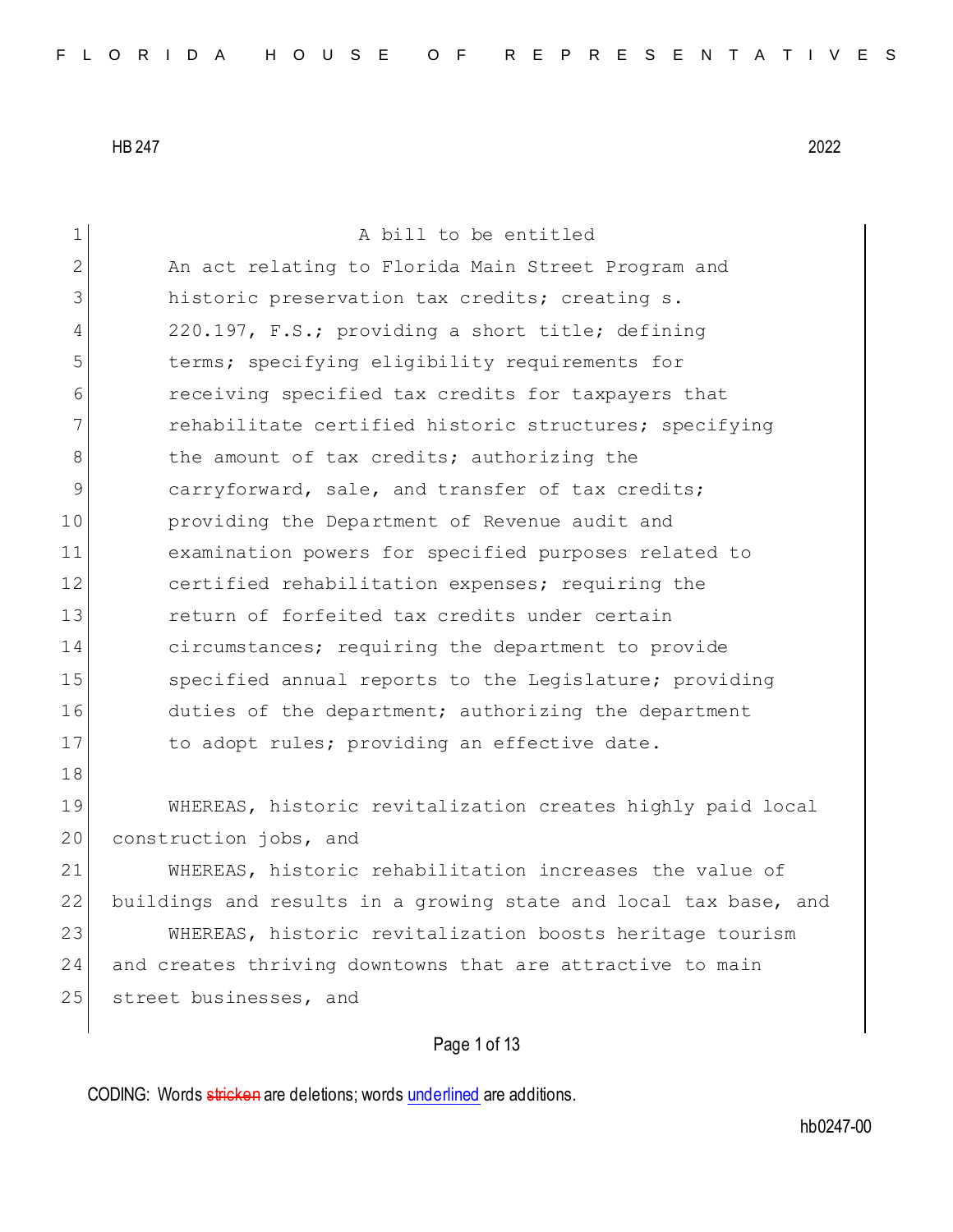```
HB 247 2022
```
Page 2 of 13 26 WHEREAS, reusing historic buildings creates affordable 27 spaces for small business incubation, and 28 WHEREAS, repurposing historic buildings saves resources and 29 activates vacant spaces, and 30 WHEREAS, historic rehabilitation projects leverage 31 significant private investment, and 32 WHEREAS, leveraging state tax incentives increases the 33 effectiveness of federal Historic Preservation Tax Incentives 34 and the Opportunity Zones Program to encourage the historic 35 preservation of existing buildings, and 36 WHEREAS, an increase in rehabilitation activity occurs when 37 a state incentive is combined with federal Historic Preservation 38 Tax Incentives, and 39 WHEREAS, many historic buildings in the state need safety 40 upgrades and other improvements that require both public and 41 private investment to return these buildings as assets of their 42 local communities, NOW, THEREFORE, 43 44 Be It Enacted by the Legislature of the State of Florida: 45 46 Section 1. Section 220.197, Florida Statutes, is created 47 to read: 48 220.197 The Main Street Historic Tourism and 49 Revitalization Act; tax credits; reports.-50 (1) SHORT TITLE.-This act may be cited as the "Main Street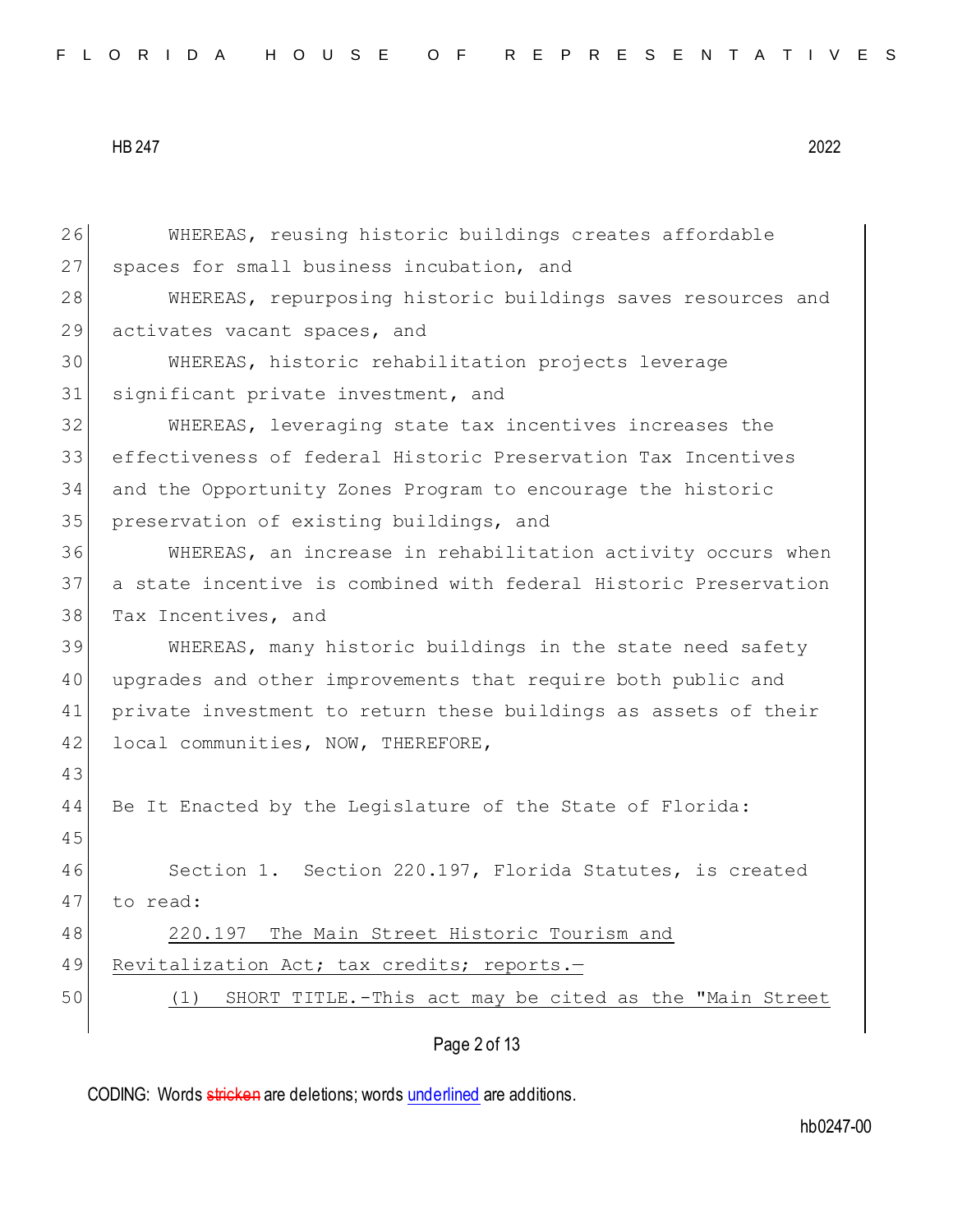| 51 | Historic Tourism and Revitalization Act."                        |
|----|------------------------------------------------------------------|
| 52 | DEFINITIONS. - As used in this section, the term:<br>(2)         |
| 53 | "Accredited Main Street Program" means an active<br>(a)          |
| 54 | Florida Main Street Program that meets Main Street America       |
| 55 | accreditation standards. An Accredited Main Street Program must: |
| 56 | 1. Have broad-based community support for the commercial         |
| 57 | district revitalization process with strong support from the     |
| 58 | public and private sectors.                                      |
| 59 | 2. Have a developed vision and mission statement relevant        |
| 60 | to community conditions and to Main Street America's             |
| 61 | organizational stage.                                            |
| 62 | Have a comprehensive Main Street America work plan.<br>3.        |
| 63 | Possess an historic preservation ethic.<br>4.                    |
| 64 | Have an active board of directors and committees.<br>5.          |
| 65 | Have an adequate operating budget.<br>6.                         |
| 66 | $7$ .<br>Have a paid professional program manager.               |
| 67 | Conduct a program of ongoing training for staff and<br>8.        |
| 68 | volunteers.                                                      |
| 69 | Report key statistics.<br>9.                                     |
| 70 | Be a current member of Main Street America.<br>10.               |
| 71 | "Certified historic structure" means a building and<br>(b)       |
| 72 | its structural components as defined in 36 C.F.R s. 67.2 that is |
| 73 | of a character subject to the allowance for depreciation         |
| 74 | provided in s. 167 of the Internal Revenue Code of 1986, as      |
| 75 | amended, and that is:                                            |
|    |                                                                  |

# Page 3 of 13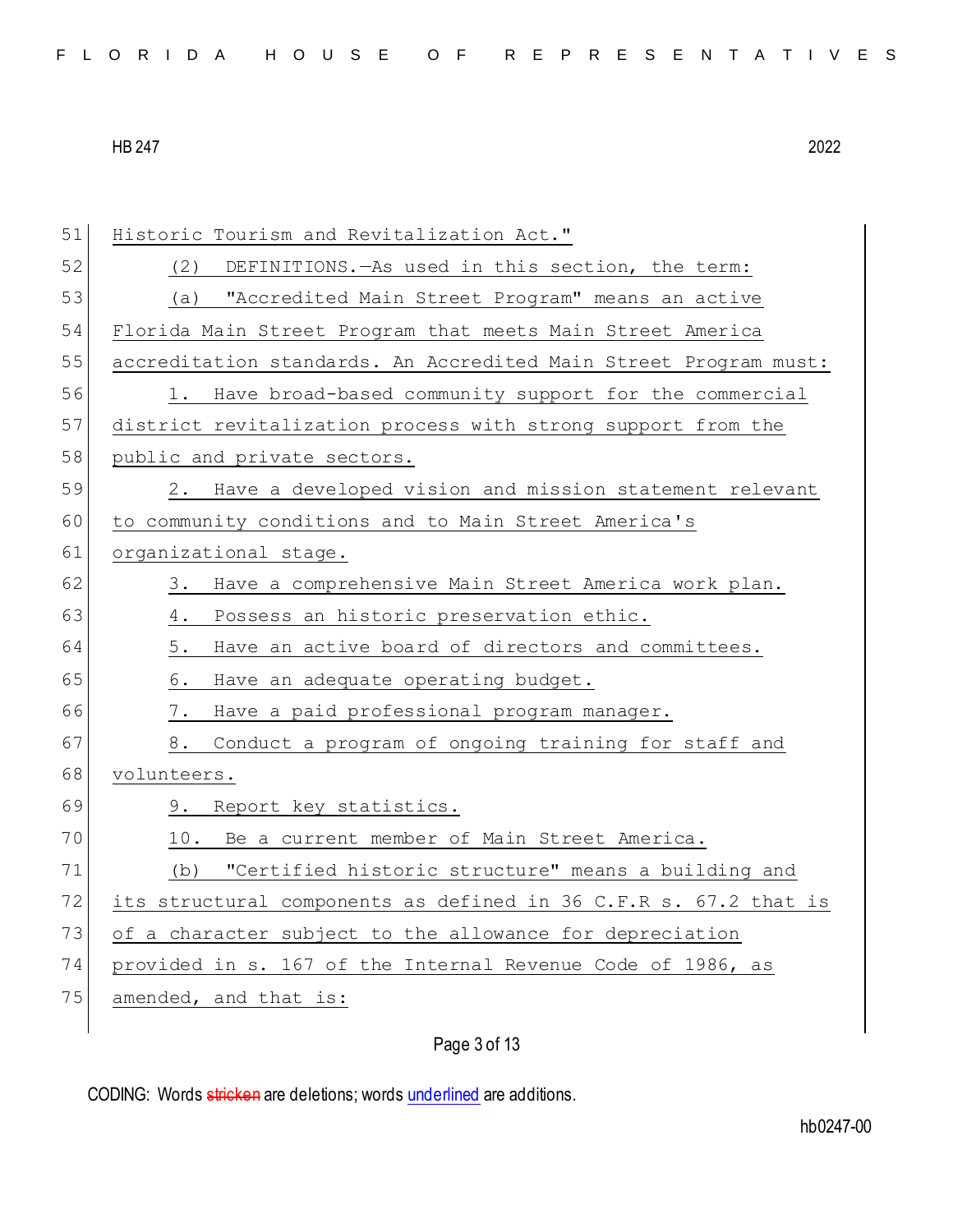76 1. Individually listed in the National Register of 77 Historic Places; or 78 2. Located within a registered historic district and 79 certified by the United States Secretary of the Interior as 80 being of historic significance to the registered historic 81 district as set forth in 36 C.F.R. s. 67.2. 82 (c) "Certified rehabilitation" means the rehabilitation of 83 a certified historic structure that the United States Secretary 84 of the Interior has certified to the United States Secretary of 85 the Treasury as being consistent with the historic character of 86 the certified historic structure and, if applicable, consistent 87 with the registered historic district in which the certified 88 historic structure is located as set forth in 36 C.F.R. s. 67.2. 89 (d) "Division" means the Division of Historical Resources 90 of the Department of State. 91 (e) "Florida Main Street Program" means a statewide 92 historic preservation-based downtown revitalization assistance 93 program created, maintained, and administered by the division 94 under s. 267.031(5). 95 (f) "Local program area" means the specific geographic 96 area in which an Accredited Main Street Program is conducted as 97 approved and maintained by the division. 98 (g) "Main Street America" means a national network of 99 grassroots organizations revitalizing historic downtown areas 100 under the leadership of the National Main Street Center, Inc., a

Page 4 of 13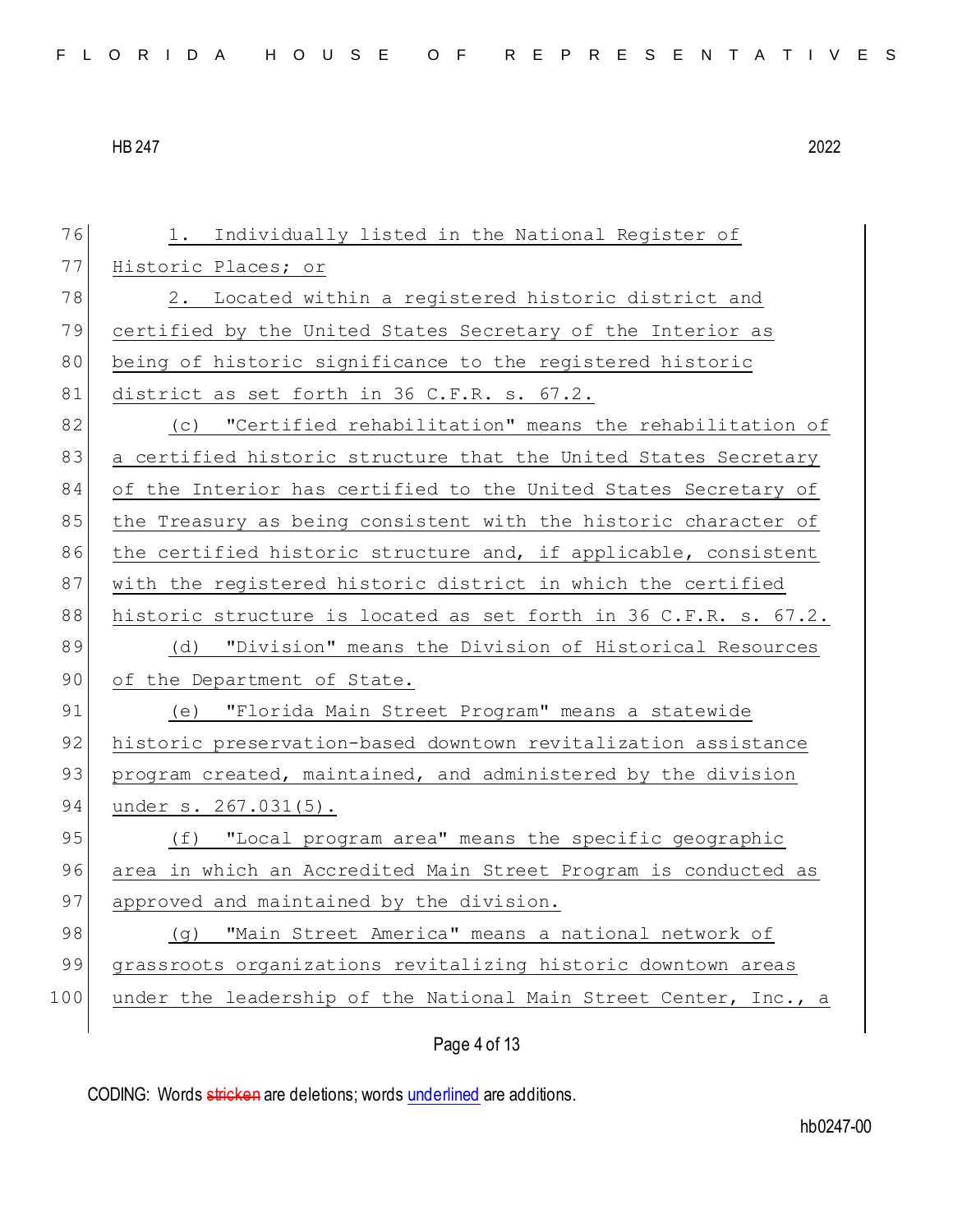| 101 | subsidiary of the National Trust for Historic Preservation.        |
|-----|--------------------------------------------------------------------|
| 102 | (h) "National Register of Historic Places" means the list          |
| 103 | of historic properties significant in American history,            |
| 104 | architecture, archeology, engineering, and culture maintained by   |
| 105 | the United States Secretary of the Interior as authorized in 54    |
| 106 | U.S.C s. 3021.                                                     |
| 107 | (i) "Qualified expenses" means qualified rehabilitation            |
| 108 | expenditures as defined in 26 U.S.C. s. $47(c)$ (2) and structural |
| 109 | components as defined in 26 C.F.R. s. 1.48-1(e) (2) at the time    |
| 110 | of project certification by the United States Secretary of the     |
| 111 | Interior and the United States Internal Revenue Service.           |
| 112 | (j) "Registered historic district" means a district listed         |
| 113 | in the National Register of Historic Places or a district:         |
| 114 | 1. Designated under general law or local ordinance and             |
| 115 | certified by the United States Secretary of the Interior as        |
| 116 | containing criteria that will substantially achieve the purposes   |
| 117 | of preserving and rehabilitating buildings of historic             |
| 118 | significance to the district; and                                  |
| 119 | 2. Certified by the United States Secretary of the                 |
| 120 | Interior as meeting substantially all of the requirements for      |
| 121 | listing a district in the National Register of Historic Places.    |
| 122 | (3) ELIGIBILITY FOR TAX CREDIT. - To claim and receive a tax       |
| 123 | credit under this section, a taxpayer must first apply to the      |
| 124 | department for a tax credit for qualified expenses in the amount   |
| 125 | and under the conditions and limitations provided in this          |
|     |                                                                    |

# Page 5 of 13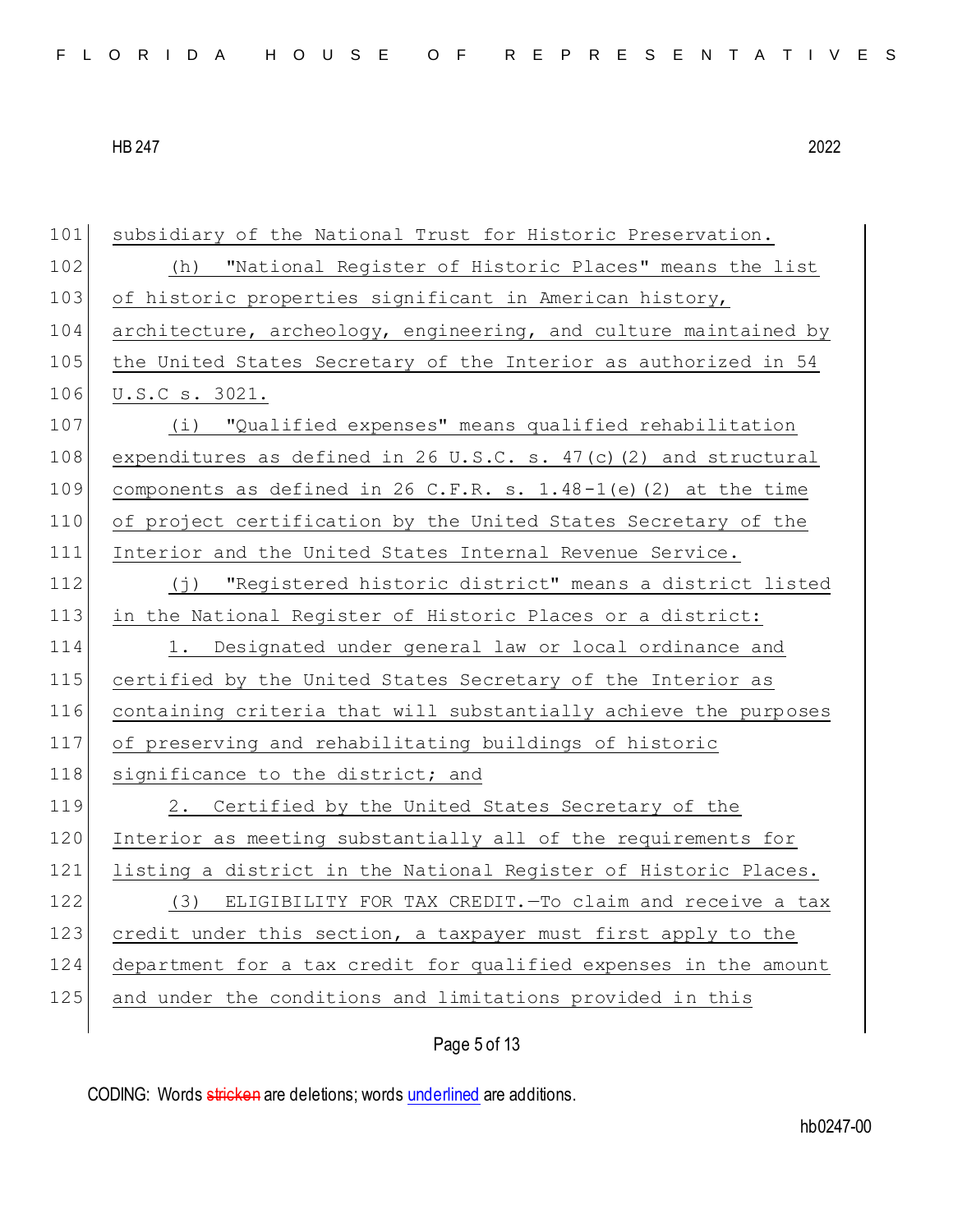section against the tax due for a taxable year under this 127 chapter and must document that: 128 (a) The rehabilitation is a certified rehabilitation. 129 (b) The structure is a certified historic structure, is 130 income-producing, is located within the state, and was 131 rehabilitated and placed into service on or after July 1, 2022. (c) The taxpayer had an ownership interest in the certified historic structure in the year during which the certified historic structure was placed into service after the 135 certified rehabilitation was completed. (d) The total amount of qualified expenses incurred in rehabilitating the certified historic structure exceeded \$5,000. (4) TAX CREDIT FILING REQUIREMENTS.—Before claiming or transferring a tax credit under this section, the taxpayer must provide the department with the following information: (a) An official certificate of eligibility from the division signed by the State Historic Preservation Officer or the Deputy State Historic Preservation Officer attesting that the project has been approved by the National Park Service and confirming whether the project is or is not located within a 146 Main Street local program area. 147 (b) National Park Service Form 10-168e (Rev. 2019), titled "Historic Preservation Certification Application–Request for Certification of Completed Work-Part 3," signed by the National Park Service attesting that the completed rehabilitation meets

Page 6 of 13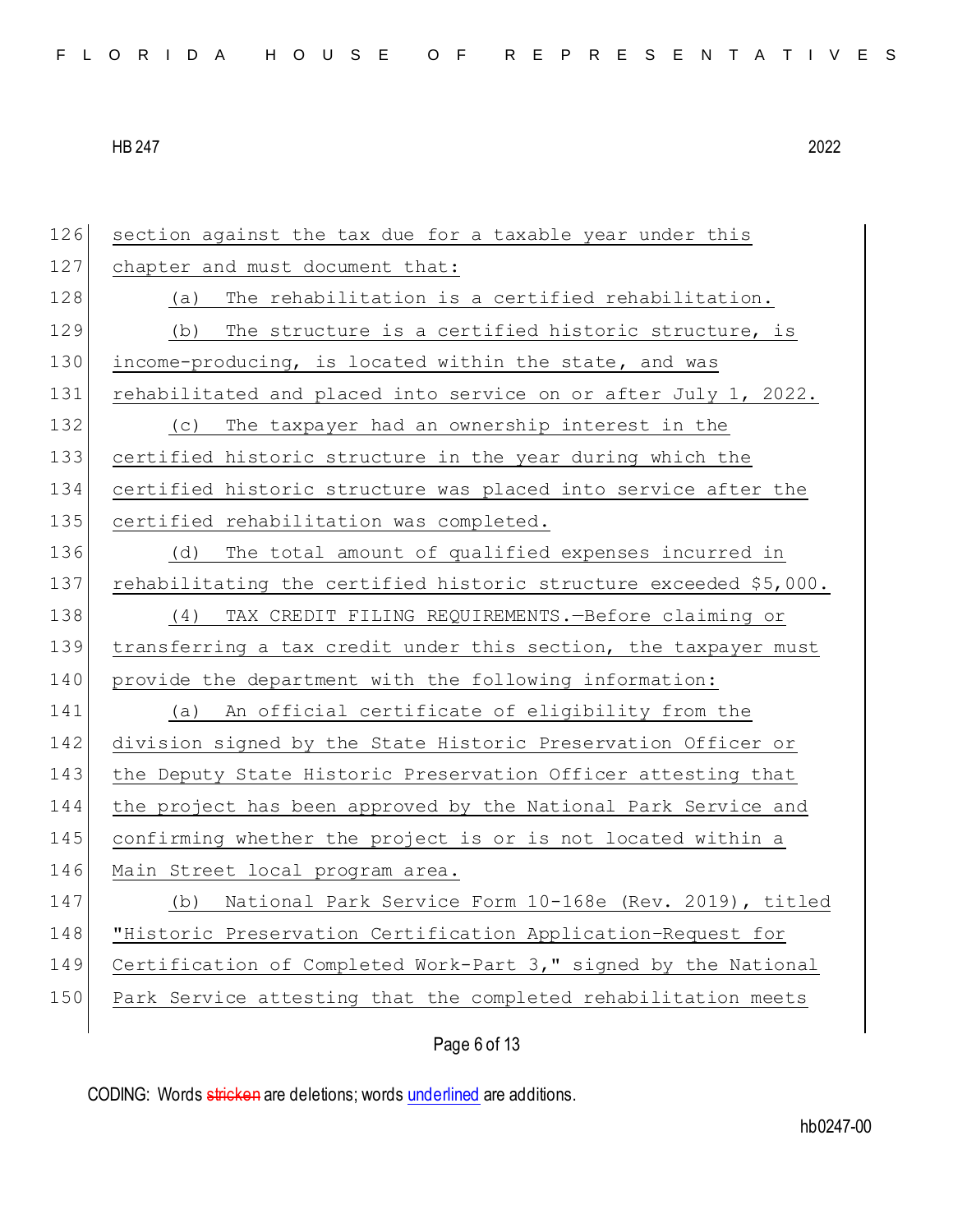151 the United States Secretary of the Interior's Standards for 152 Rehabilitation and is consistent with the historic character of 153 the property and, if applicable, the district in which the 154 completed rehabilitation is located. The form may be obtained 155 through the National Park Service. 156 (c) An identification of the dates during which the 157 certified historic structure was rehabilitated, the date the 158 certified historic structure was first placed into service after 159 the certified rehabilitation was completed, and evidence that 160 the certified historic structure was placed into service after 161 the certified rehabilitation was completed. 162 (d) A list of total qualified expenses incurred by the 163 taxpayer in rehabilitating the certified historic structure. For 164 certified rehabilitations with qualified expenses that exceeded 165 \$750,000, the taxpayer must submit an audited cost report issued 166 by a certified public accountant that itemizes the qualified 167 expenses incurred in rehabilitating the certified historic 168 structure as provided in s. 215.97. 169 (e) An attestation of the total qualified expenses 170 incurred by the taxpayer in rehabilitating the certified 171 historic structure. 172 (f) A completed Form F-1120, titled "Florida Corporate 173 Income/Franchise Tax Return," or other appropriate tax form 174 issued by the department for insurance premium tax reporting. 175 (g) The information required to be reported by the

Page 7 of 13

CODING: Words stricken are deletions; words underlined are additions.

hb0247-00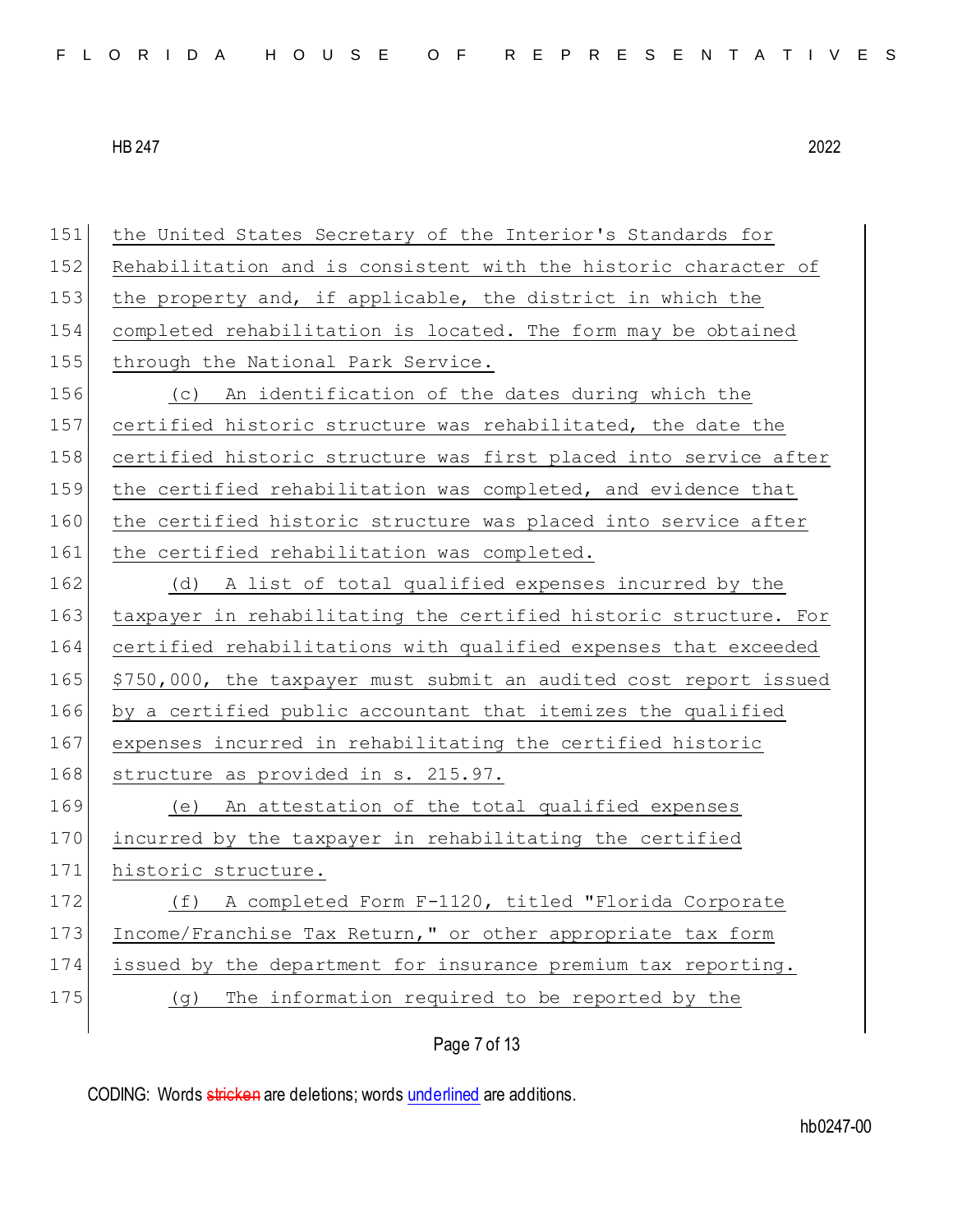| 176 | department in subsection (9) to enable the department to compile |
|-----|------------------------------------------------------------------|
| 177 | its annual report.                                               |
| 178 | (5)<br>AMOUNT OF TAX CREDIT. - The total tax credit claimed      |
| 179 | annually may not exceed the amount of tax due after any other    |
| 180 | applicable tax credits and may not exceed the following:         |
| 181 | Twenty percent of the total qualified expenses<br>(a)            |
| 182 | incurred in rehabilitating a certified historic structure that   |
| 183 | has been approved by the National Park Service to receive the    |
| 184 | federal historic rehabilitation tax credit; or                   |
| 185 | Thirty percent of the total qualified expenses<br>(b)            |
| 186 | incurred in rehabilitating a certified historic structure that   |
| 187 | has been approved by the National Park Service to receive the    |
| 188 | federal historic rehabilitation tax credit and that is located   |
| 189 | within a local program area of an Accredited Main Street         |
| 190 | Program.                                                         |
| 191 |                                                                  |
| 192 | The tax credit may be used to offset the corporate income tax    |
| 193 | imposed in s. 220.11 and the insurance premium tax imposed in s. |
| 194 | 624.509.                                                         |
| 195 | CARRYFORWARD OF TAX CREDIT. -<br>(6)                             |
| 196 | If a taxpayer is eligible for a tax credit that<br>(a)           |
| 197 | exceeds taxes owed, the taxpayer may carry the unused tax credit |
| 198 | forward for a period of up to 10 years.                          |
| 199 | A carryforward is considered the remaining portion of<br>(b)     |
| 200 | a tax credit that cannot be claimed in the current tax year.     |
|     | Page 8 of 13                                                     |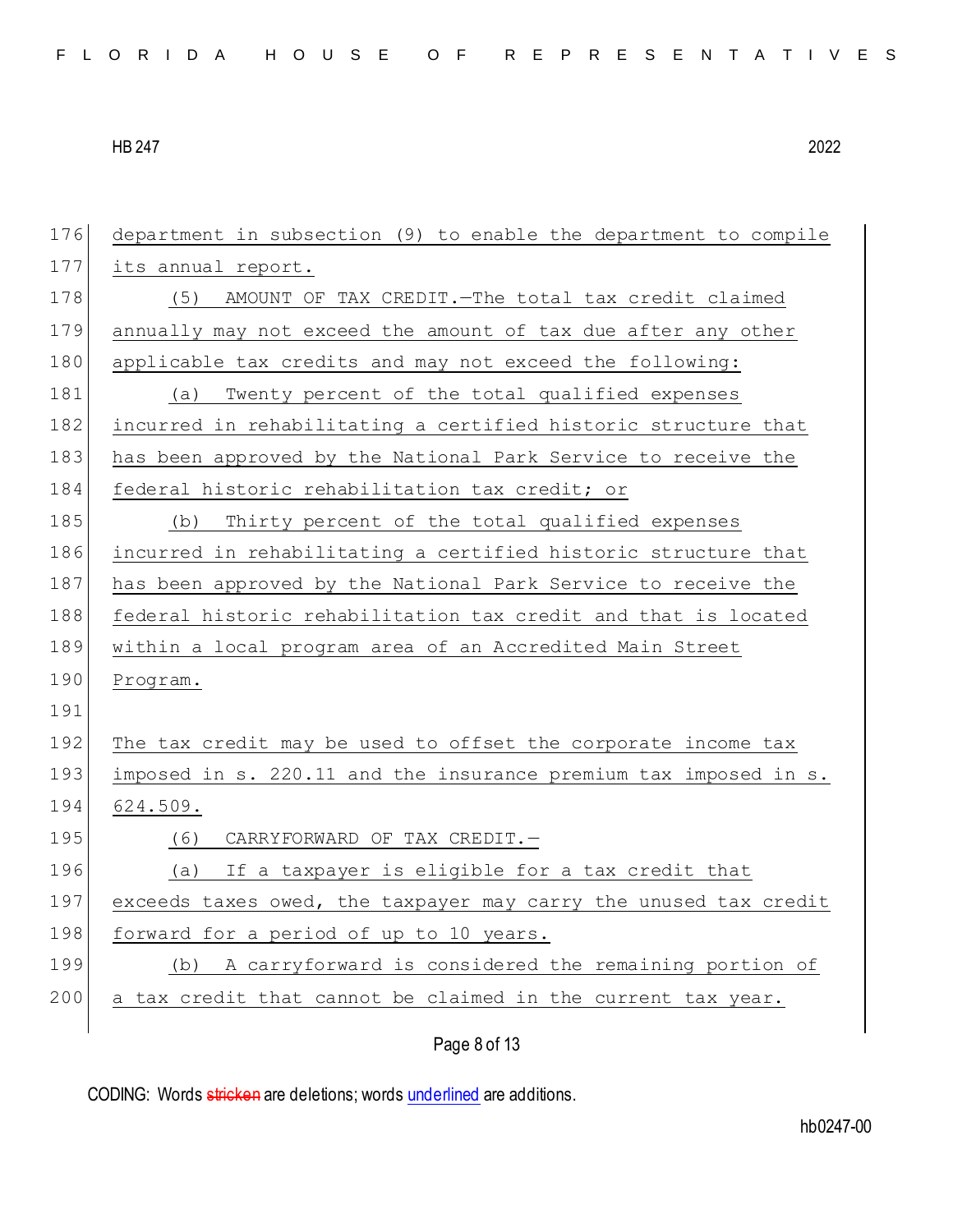201 (7) SALE OR TRANSFER OF TAX CREDIT. 202 (a) A taxpayer that incurs qualified expenses may sell or 203 transfer all or part of the tax credit that may otherwise be 204 claimed to another taxpayer. 205 (b) A taxpayer to which all or part of the tax credit is 206 sold or transferred may sell or transfer all or part of the tax 207 credit that may otherwise be claimed to another taxpayer. 208 (c) A taxpayer that sells or transfers a tax credit to 209 another taxpayer must provide a copy of the certificate of 210 eligibility together with the audited cost report to the 211 purchaser or transferee. 212 (d) Qualified expenses may only be counted once in 213 determining the amount of an available tax credit, and more than 214 one taxpayer may not claim a tax credit for the same qualified 215 expenses. 216 (e) There is no limit on the total number of transactions 217 for the sale or transfer of all or part of a tax credit. 218 (f)1. A taxpayer that sells or transfers a tax credit 219 under this subsection and the purchaser or transferee shall 220 jointly submit written notice of the sale or transfer to the 221 department on a form adopted by the department no later than the 222 30th day after the date of the sale or transfer. The notice must 223 include all of the following: 224 a. The date of the sale or transfer. 225 b. The amount of the tax credit sold or transferred.

Page 9 of 13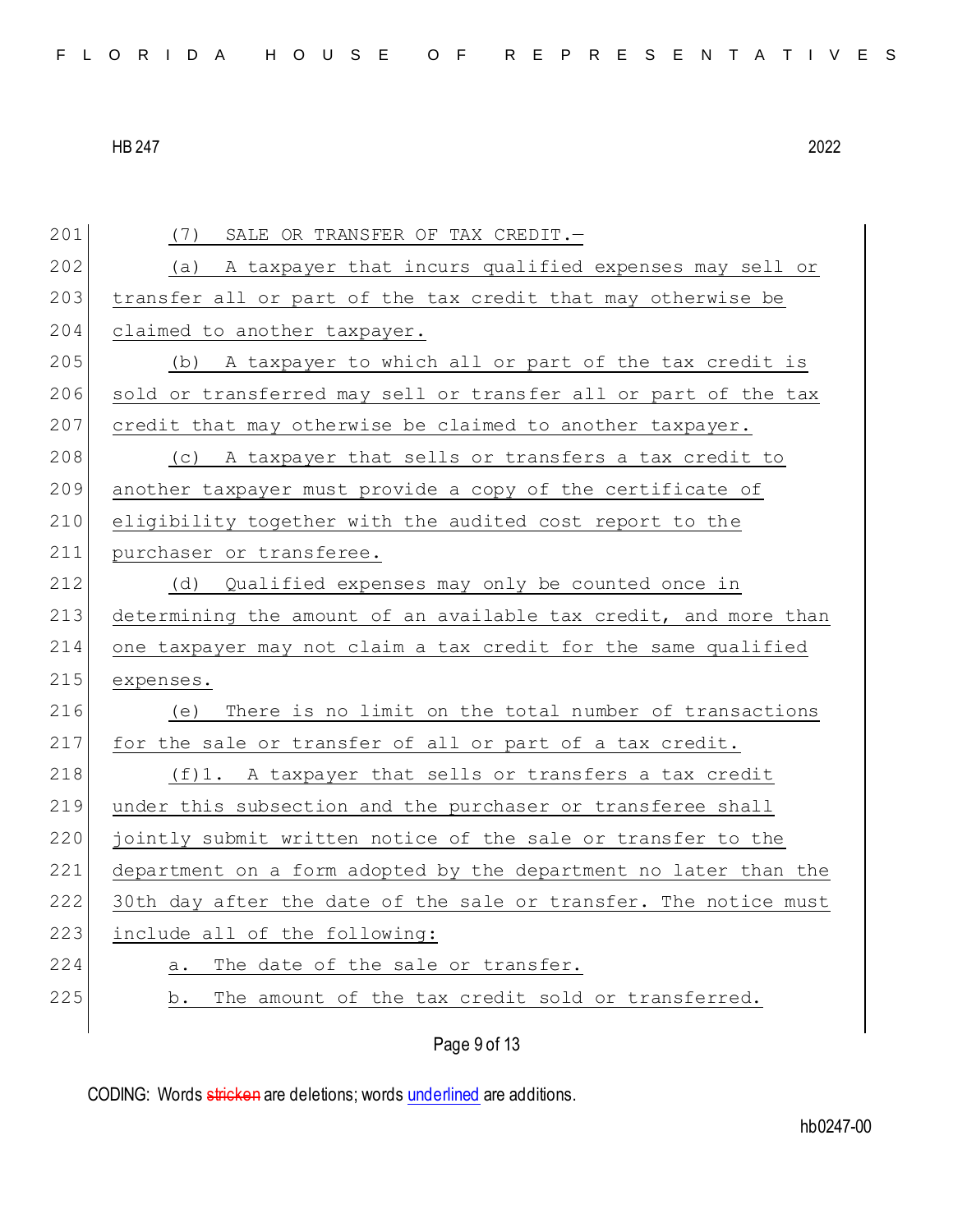226 c. The name and federal tax identification number of the 227 taxpayer that sold or transferred the tax credit and the 228 purchaser or transferee. 229 d. The amount of the tax credit owed by the taxpayer 230 before the sale or transfer and the amount the selling or 231 transferring taxpayer retained, if any, after the sale or 232 transfer. 233 2. The sale or transfer of a tax credit under this 234 subsection does not extend the period for which a tax credit may 235 be carried forward and does not increase the total amount of the 236 tax credit that may be claimed. 237 3. If a taxpayer claims a tax credit for qualified 238 expenses, another taxpayer may not use the same expenses as the 239 basis for claiming a tax credit. 240 4. Notwithstanding the requirements of this subsection, a 241 tax credit earned, purchased by, or transferred to a 242 partnership, limited liability company, S corporation, or other 243 pass-through taxpayer may be allocated to the partners, members, 244 or shareholders of that taxpayer and claimed under this section 245 in accordance with any agreement among the partners, members, or 246 shareholders and without regard to the ownership interest of the 247 partners, members, or shareholders in the rehabilitated 248 certified historic structure. 249 (g) If the tax credit is reduced due to a determination, 250 examination, or audit by the department, the tax deficiency shall

Page 10 of 13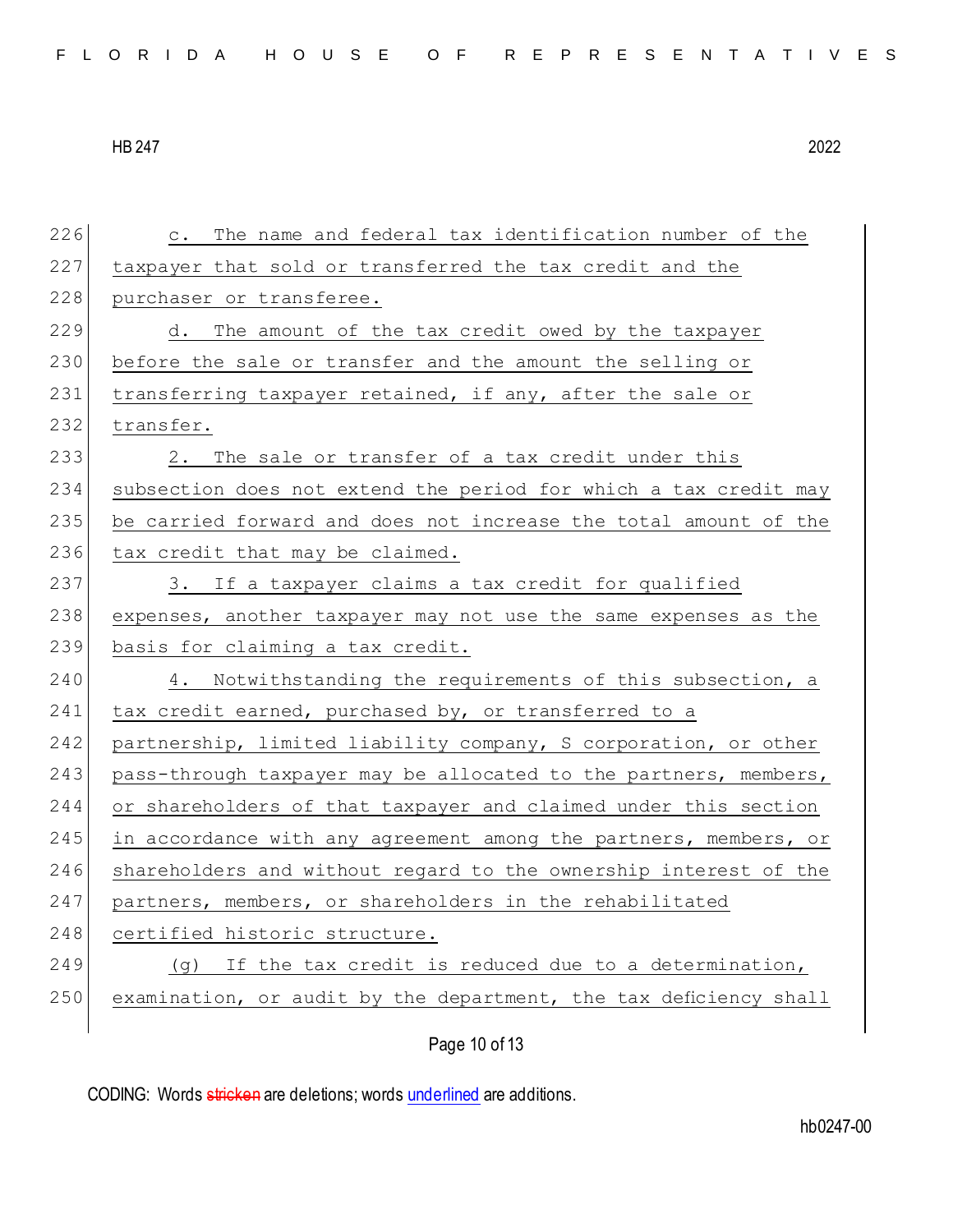| 251 | be recovered from the taxpayer that sold or transferred the tax  |
|-----|------------------------------------------------------------------|
| 252 | credit or the purchaser or transferee that claimed the tax       |
| 253 | credit up to the amount of the tax credit taken.                 |
| 254 | Any subsequent deficiencies shall be assessed against<br>(h)     |
| 255 | the purchaser or transferee that claimed the tax credit or, in   |
| 256 | the case of multiple succeeding entities, in the order of tax    |
| 257 | credit succession.                                               |
| 258 | AUDIT AUTHORITY; REVOCATION AND FORFEITURE OF TAX<br>(8)         |
| 259 | CREDITS; FRAUDULENT CLAIMS.-                                     |
| 260 | The department may perform any additional financial and<br>(a)   |
| 261 | technical audits and examinations, including examining the       |
| 262 | accounts, books, or records of the tax credit applicant, to      |
| 263 | verify the legitimacy of the qualified expenses included in a    |
| 264 | tax credit return and to ensure compliance with this section.    |
| 265 | (b) It is grounds for forfeiture of previously claimed and       |
| 266 | received tax credits if the department determines, as a result   |
| 267 | of an audit or information received from the division or the     |
| 268 | United States Department of the Interior, that a taxpayer        |
| 269 | received a tax credit pursuant to this section to which the      |
| 270 | taxpayer was not entitled. In the case of fraud, the taxpayer    |
| 271 | may not claim any future tax credits under this section.         |
| 272 | The taxpayer must return forfeited tax credits to the<br>(C)     |
| 273 | department and such funds shall be paid into the General Revenue |
| 274 | Fund.                                                            |
| 275 | The taxpayer shall file with the department an amended<br>(d)    |
|     | Page 11 of 13                                                    |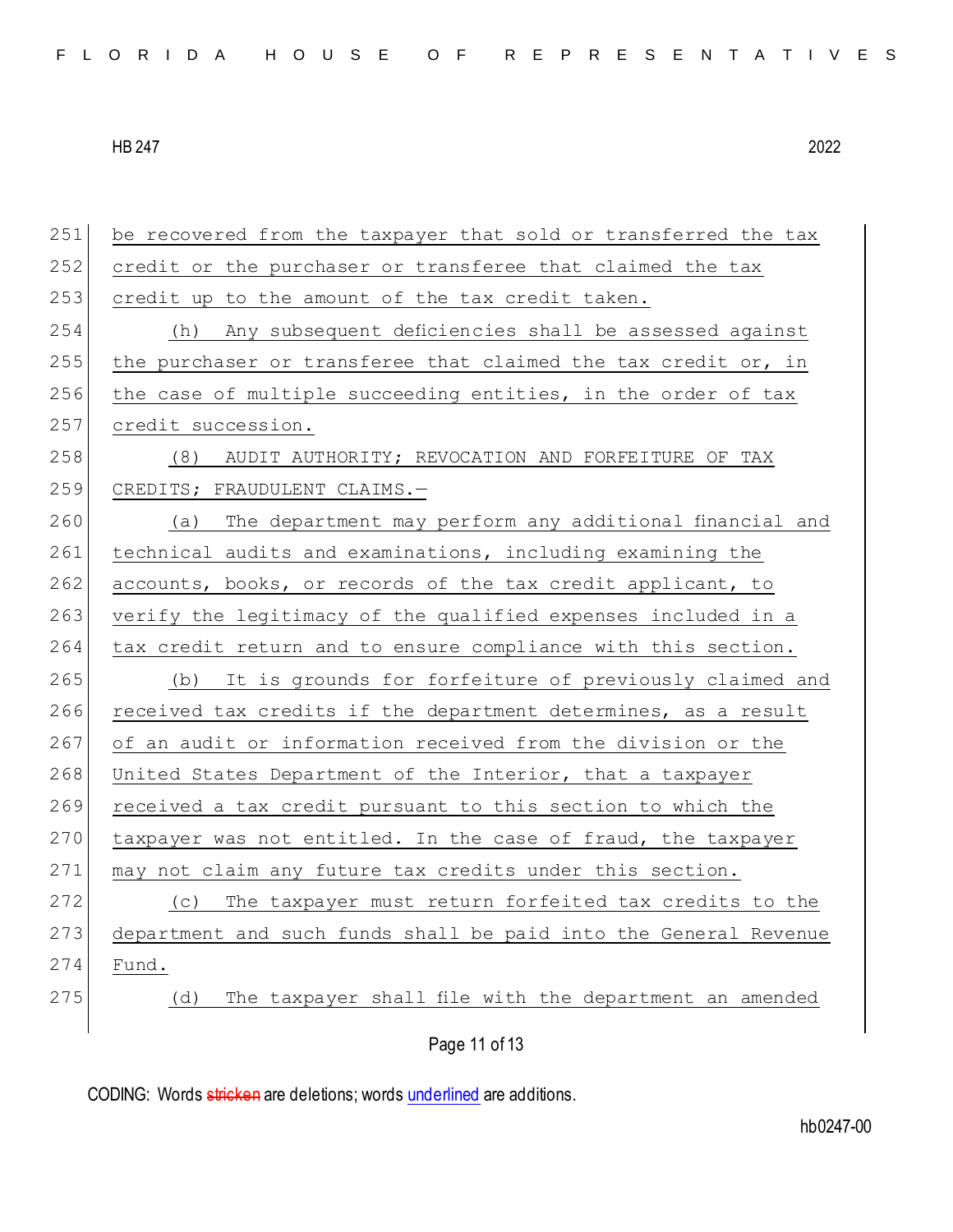| 276 | tax return or such other report as the department prescribes and   |
|-----|--------------------------------------------------------------------|
| 277 | shall pay any required tax within 60 days after the taxpayer       |
| 278 | receives notification from the United States Internal Revenue      |
| 279 | Service that a previously approved tax credit has been revoked     |
| 280 | or modified, if uncontested, or within 60 days after a final order |
| 281 | is issued following proceedings involving a contested revocation   |
| 282 | or modification order.                                             |
| 283 | (e) A notice of deficiency may be issued by the department         |
| 284 | at any time within 5 years after the date on which the taxpayer    |
| 285 | receives notification from the United States Internal Revenue      |
| 286 | Service that a previously approved tax credit has been revoked     |
| 287 | or modified.                                                       |
| 288 | (f) If a taxpayer fails to notify the department of any            |
| 289 | change in its tax credit claimed, a notice of deficiency may be    |
| 290 | issued at any time. In either case, the amount of any proposed     |
| 291 | assessment set forth in such notice of deficiency is limited to    |
| 292 | the amount of any deficiency resulting under this section from     |
| 293 | the precomputation of the taxpayer's tax for the taxable year.     |
| 294 | (g) A taxpayer that fails to report and timely pay any tax         |
| 295 | due as a result of the forfeiture of its tax credit violates       |
| 296 | this section and is subject to applicable penalties and            |
| 297 | interest.                                                          |
| 298 | (9) ANNUAL REPORTS. - Each year, based on the applications         |
| 299 | submitted and approved, the department must issue a report to      |
| 300 | the President of the Senate and the Speaker of the House of        |
|     |                                                                    |

Page 12 of 13